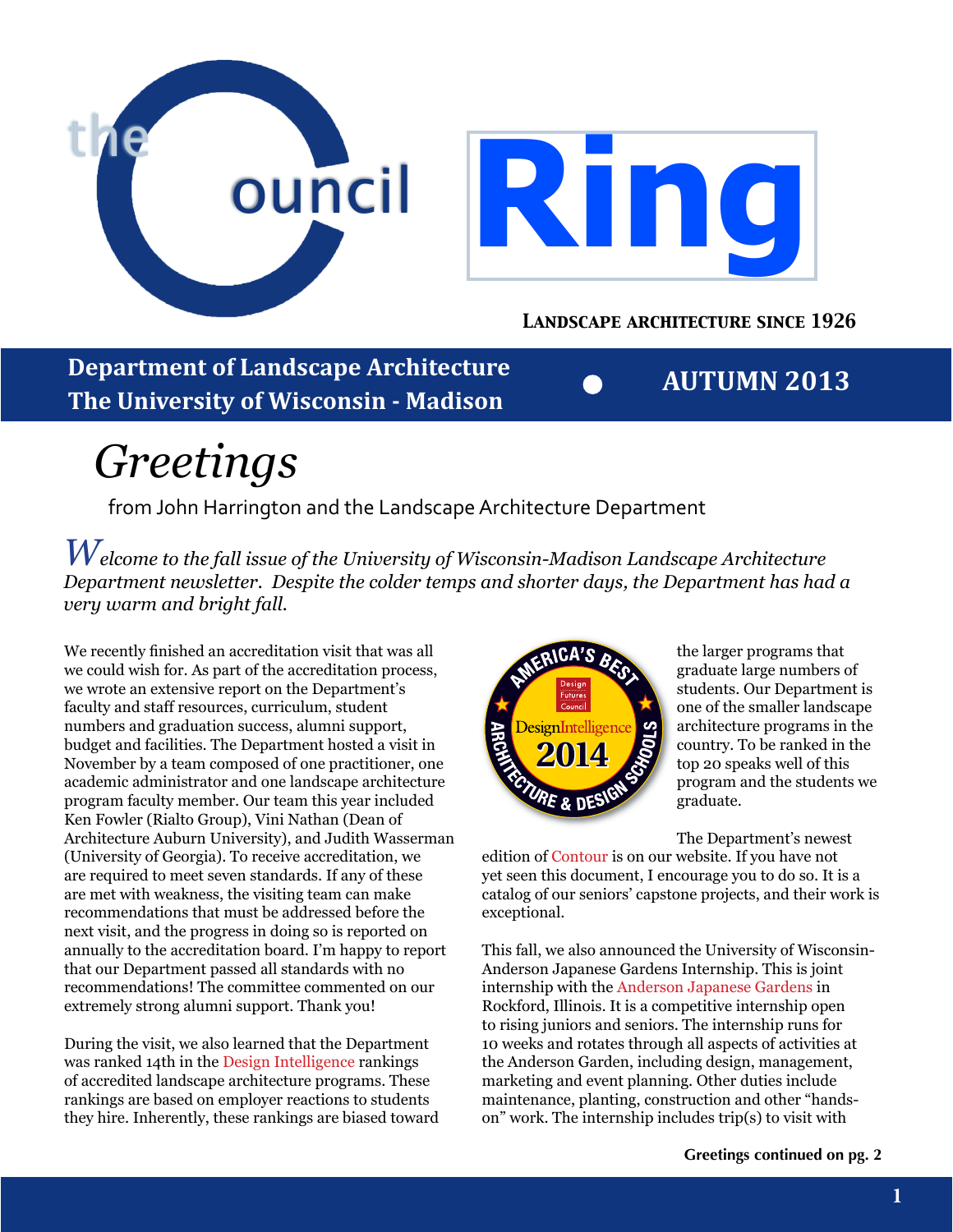### **Greetings cont'd from pg. 1**

Hoichi Kurisu, the head designer of the garden, either in his Portland office or at one of his active construction sites. Finally, the intern will work with staff at the Rosecrance Garden located at the [Rosecrance Griffin Williamson](http://www.rosecrance.org/facilities/rgw_02/)  [Campus](http://www.rosecrance.org/facilities/rgw_02/), an adolescent substance abuse facility. The student will also be given time to work on his/her own project.



I just returned from the [American](http://www.asla.org)  [Society of Landscape](http://www.asla.org)  [Architects](http://www.asla.org) Annual Convention where I had the opportunity to visit with alumni and practitioners who employ our former students. Their reports about

our students were very positive. The Alumni Tailgate was well attended; perhaps one of the larger groups of alumni there. I noted that the convention brochure used a photo of our alumni gathering last year to promote this year's tailgate.

At the annual meeting of administrators from landscape architecture programs across the country at the ASLA Convention, some concerns facing the profession were discussed. One is the pressure on landscape architecture programs at public institutions where budgets are tightening and another is a decline in students selecting landscape architecture as a career. Your help in promoting the profession to high school students or young college students that you might interact with is needed. The attending department chairs also recognized a lack of diversity in the profession. Again, your help in promoting the profession to minorities and ethnic groups is needed.

At the same time, the profession is being recognized in areas beyond its traditional design discipline. At the recent [International Society for Ecological Restoration](http://www.ser.org) Conference, held in Madison this year, several sessions focused on landscape architecture and its contribution to this field. One ecologist noted that, based on his recent experiences, he would always want to involve a landscape architect on restoration projects as their contribution in the planning and design process was invaluable. Our newly revamped website contains a link to an article highlighting

We always enjoy hearing from our alumni. Please share your news concerning employment, promotions and family with us. this relationship between ecologists and landscape architects published in The Dirt, a weekly blog that covers the latest news on the built and natural environments and features stories on landscape architecture.

Much has happened in the Department since our last newsletter, and I can't report on all of it here, but one last item I am happy to share is about our new hires. We recently hired Travis Flohr to teach GIS for design and planning. Travis has a BLA and MLA from Penn State and is finishing a PhD at the University of Colorado in Denver. We have also initiated a search for a faculty specialist in environment and behavior. This position requires at



least one degree in landscape architecture and will teach studios, seminars and lecture courses. And, this spring, we are hiring an academic staff position to teach advanced computer graphics to our students.

Please continue to send us updates as to what you are up to, job changes, new projects that you are involved with, family updates, etc. We enjoy hearing from and about you. With your permission, we will also publish these updates in future newsletters in a section on alumni news.

As we approach the holiday season, I wish you all good health and happiness in the year to come.

Best,

*John*

**Council Ring** Autumn 2013 **Editor/Designer:** Mary Sussman **Contributors**: Elyse Eastman, John Harrington, Mary Sussman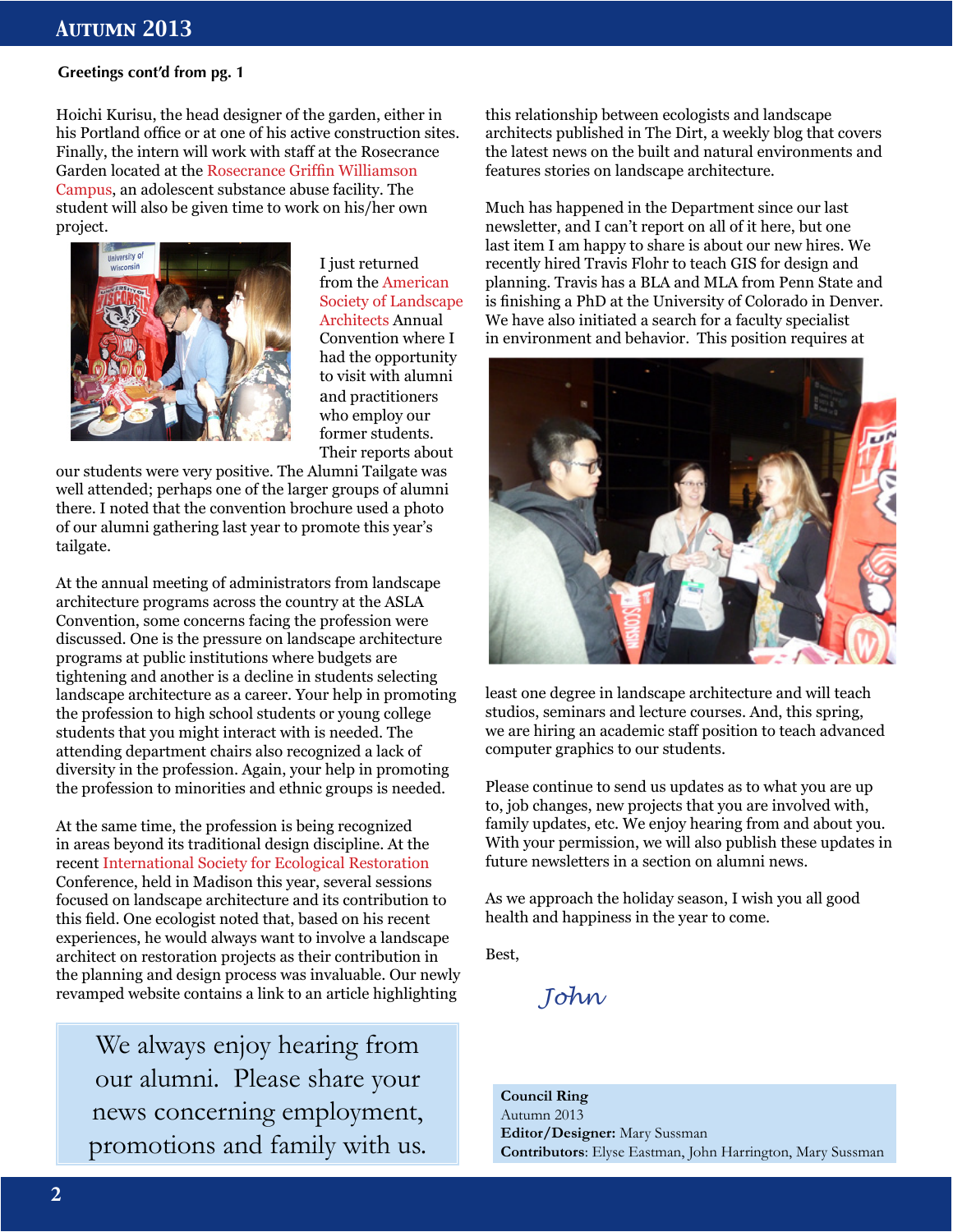## **LABash is back in March 2014**

by Elyse Eastman

UW-Madison will be hosting this academic year's [LABash](http://LABash2014.com), an annual conference for students in Landscape Architecture. The conference will be held March 27th through 29nd and will feature a variety of lectures, workshops, charrettes, and social events. It is a



great opportunity for the Landscape Architecture Department to showcase current student work and celebrate the success of the program. It is recognized as a great networking event for students in the

United States and Canada and provides an opportunity for attendees to learn about different landscape architecture programs throughout the country.

#### **HISTORY**

The history of the conference dates back to 1970, when the first LABash was held at the University of Guelph in Ontario, Canada. Students from Guelph started the event to provide landscape architecture students,

as well as students from similar fields, an opportunity to network with other students and professionals in the field, observe other programs, and celebrate landscape architecture.

Since then, the event continued at a different school annually. A handful of students from UW-Madison's Landscape Architecture Department has been attending the



conference every year for at least the past several years. UW-Madison's attendees of LABash 2012 won in the bid to host the conference in

2014. The last time LABash came to Madison was in 2000, and the current students are thrilled to host it for the third time.

### **WHAT TO EXPECT**

 The theme for this year's event, "naturally designed," plays on the environmental tradition of the Landscape

**Save the Date March 27-29, 2014**

Architecture program here at Madison. The UW-Madison's Landscape Architecture Department offers a program that focuses on ecology as a foundation for design and encourages naturalistic and restorative ideals. Moreover, the theme reflects the physical setting of the school, being situated at the core of Madison's urban setting while still containing a variety of natural areas. The students look forward to showcasing the environmental work being done in Madison, as well as showcasing what it means to be a student at the UW-Madison. In addition, the planning committee is looking into ways to market the Landscape Architecture program to the student body on campus, for example by showcasing displays and the products of workshops in various locations around campus. Part of the planning includes coordinating social events each night of the conference. The planning committee is currently looking into holding an event at the Madison Children's Museum, as well as a couple other venues on/near campus.

### **HOW TO GET INVOLVED**

The students hope to receive support from UW alumni in a variety of ways. Several students from the planning committee will be hosting an alumni mixer in celebration of this event. The mixer is tentatively scheduled for March 27, 2014. Location and details about the alumni mixer will be

released within the coming months, and donations toward LABash will be encouraged. However, donations can be sent at any time prior to the event. If you would like to support the department and the students who are planning this event at this time, please email [labash2014@gmail.](mailto:labash2014@gmail) com for more information. Last, a list of alumni as potential

speakers and workshop hosts has been compiled for the event and anticipated to be set soon.

If you would like more information about the conference, please check online at [LABash2014.com.](http://www.LABASH2014.com) Updates will be made frequently as more information becomes available in the coming months.

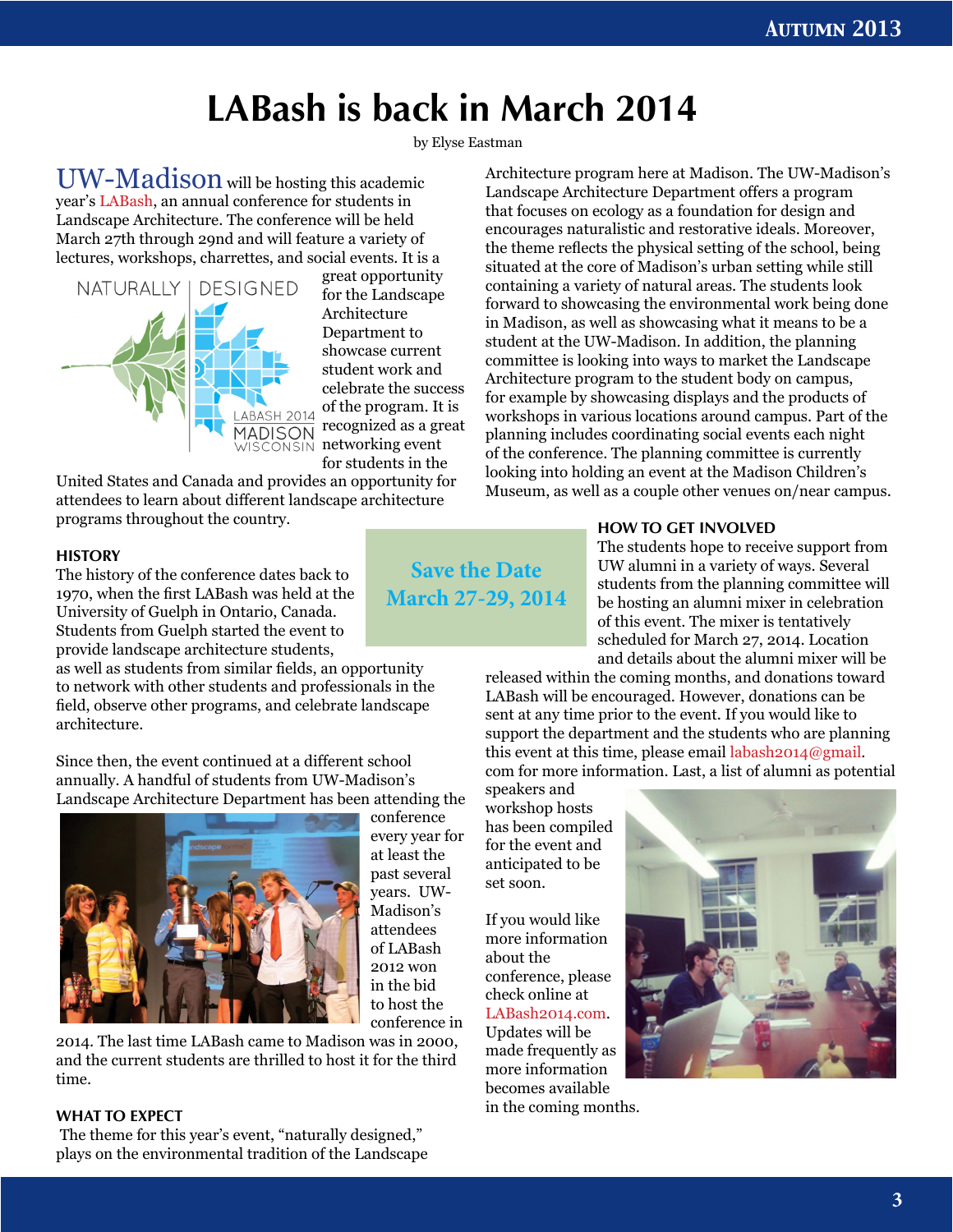**Enlarging the Circle**

### **Integrative design builds community and expands creativity**

by Mary Sussman

### **I**magine a circle of equals in which everyone has a chance to speak and to think design in a way that respects all viewpoints and encourages innovative thinking.

"One of my personal goals with C4iD is to break down walls and use the integrative process to foster better communication between design thinkers. "

"Instead of one or two people in charge with subconsultants working independently, you begin with a



circle of equal minds who understand each other's value," says [James](http://la.wisc.edu/faculty/james-steiner/)  [Steiner,](http://la.wisc.edu/faculty/james-steiner/) senior lecturer in landscape architecture.

Steiner has recently been hired to be the outreach coordinator for UW-Madison's [Center for](http://www.center4design.wisc.edu) 

[Integrative Design](http://www.center4design.wisc.edu) (C4iD) in the School of Human Ecology and is on the planning committee for Design Summit 3, which will be held on February 20, 2014, at the [Wisconsin](http://wid.wisc.edu)  [Institute for Discovery](http://wid.wisc.edu) (WID). He expects this year's event to be bigger than ever, with the goal to feature a nationally known speaker on innovative thinking as part of the event.

"Integrative design thinking is a way to solve many creative problems." Steiner says. "Essentially you have the problem in front of you and a time frame in which to solve it."

artists, engineers, architects, and landscape architects.

"Last year, a valuable takeaway from the event was the realization that all these different people identified themselves as designers," he says. "A primary focus of the integrative design process is that it is interdisciplinary. You take people with a shared, collaborative mindset and put them together for a specific creative purpose. Then you start to solve problems in a fluid, somewhat organic way. The process is being applied in medicine, business, communications, to almost any kind of creative problem that has a human-centered focus to it."

Steiner says a current example of design thinking in academia is the "d school" at Stanford University, a hub for innovators that integrates design thinking between students, faculty, and business professionals. He hopes that one day the Center for Integrative Design could become a similar hub for design thinking on the UW-Madison campus.

 "In my observation, there's still some mystery between what is taught in design studies, architecture, engineering

and landscape architecture," he says.

"One of my personal goals with C4iD is to break down walls and use the integrative process to foster better communication between design thinkers. Ag Hall is literally next door to the place where interior design, textile design and apparel design are being taught, and yet we don't fully understand what they do. "

Steiner says people in different disciplines have more in common than they realize. "Many people in business and academia are operating in what are termed 'silos,' essentially trying to solve problems in an isolated, noninteractive way," he says.

Steiner says the philosophy behind integrative design thinking is that the collective mindset can freely and efficiently solve the problem in a more innovative way than having individuals struggle to work independently. The process requires more communication is at regular intervals but by the end the team members have bought in.

[C4iD](http://www.center4design.wisc.edu), while initially directed at promoting design thinking on the UW campus, is reaching out to an expanding circle of designers in Wisconsin. Steiner says they are inviting members in the corporate community and others who incorporate design thinking as part of their teaching or work to Design Summit 3. This includes IT software designers, web designers, 2D designers, product designers,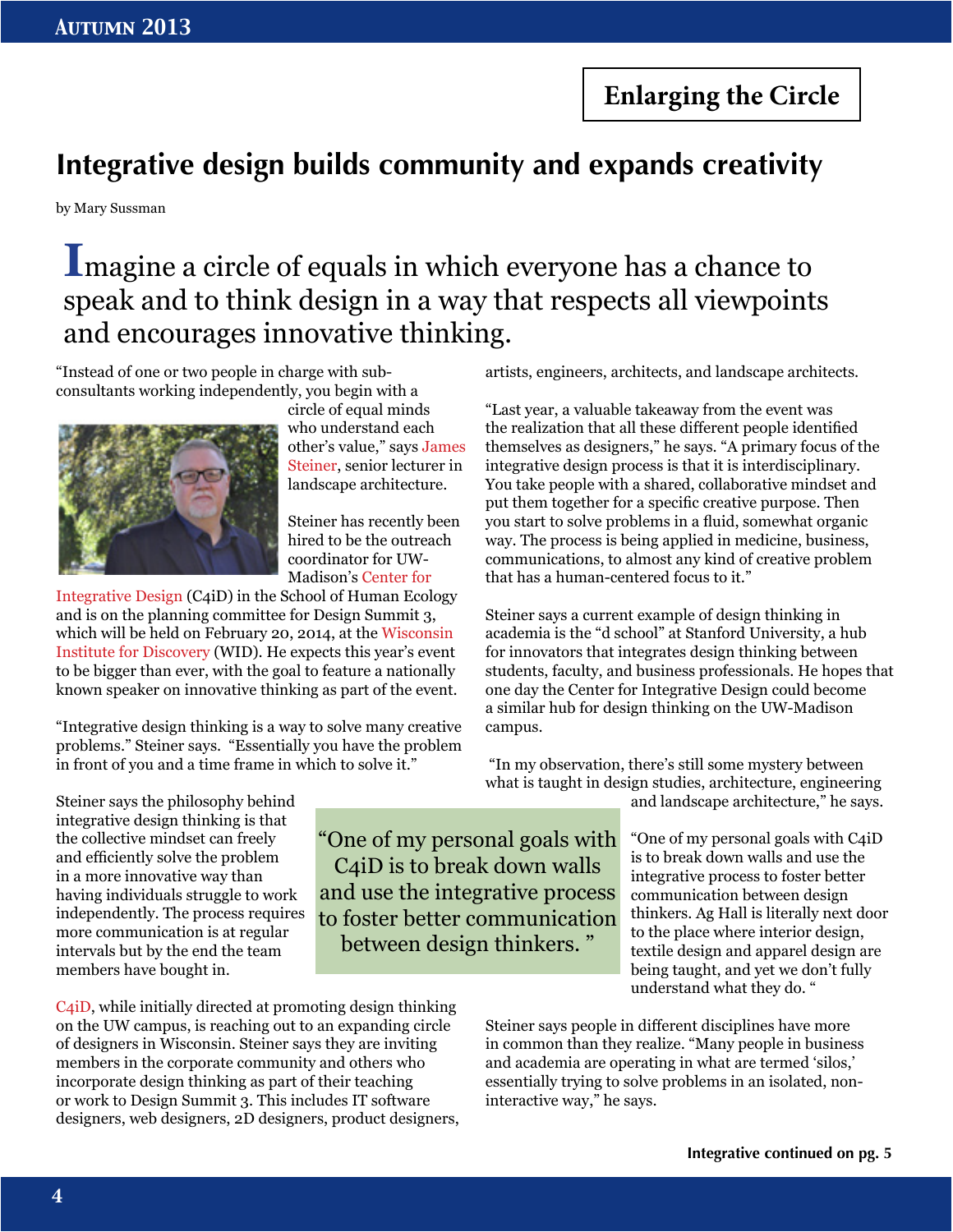#### **Integrative continued from pg. 4**

"It's as if you believe that your neighbor doesn't want to know you and you ignore him. Then one day you actually do get together and discover that you have many things in common and a lot of mutual interests. That's what I'm finding. There is interest in design thinking and people are curious about the process."

To help encourage design thinking, C4iD is working with the Department of Landscape Architecture to develop new programs. These programs include a summer design studio, which blends architecture, interior design, and landscape architecture, and an independent study project with Jojin Van Winkle, an artist and graduate student from Virginia, who is exploring how moving image and sound can promote a greater understanding of environmental issues and human compassion.

In addition, C4iD is organizing an integrative process workshop for [LABash](http://LABash2014.com), a student-run landscape

architecture conference that attracts students from all over North America. LABash will be held on the UW-Madison campus on March 27-29, 2014.

On January 4th, 2014, Steiner will be hosting an interactive display for children at [WID's Saturday Science](http://discovery.wisc.edu/home/town-center/programs--events/saturday-science-at-discovery/) on Climate Change and Energy Resources, a winter event that attracts hundreds of local children interested in science and the environment.

In addition to these programs and events, Steiner is collaborating with [Charlie Quagliana,](https://www.engr.wisc.edu/cee/faculty/quagliana_charles.html) an adjunct professor in the civil and environmental engineering department to create an integrative design class for spring 2014. Engineering and landscape architecture students will work together to do pond and site restoration at [Taliesin](http://www.taliesinpreservation.org) in Spring Green, Wis. The students will explore solutions to restore parts of the site to the way it was in the 50s and work

collectively on ideas to restore water quality as well as redesign bridges, roads and dams on this historic site.

"Our collaboration on the Taliesin project will be a good example of how the process can have value," Steiner says "Instead of the engineering students thinking 'landscape architects can't talk about bridges and structures because they don't know about those.' And the landscape architecture students thinking 'engineers can't talk about plant ecology, because they don't know about that.'"

He says that design thinking is about getting people to understand the other person's thought process, so the whole team leaves with a broader understanding and appreciation of how the problem is solved. In order to make the integrative process work, teams must share a common interest in solving the problem, have respect for each other's value to the team, and promote a willingness to listen and learn.

### **UW GEODESIGN CERTIFICATE MOVES AHEAD**

by Mary Sussman

Geodesign is an emerging field that incorporates technology into the process of design. By tying places to geographic locations using coordinates, geodesign allows a landscape architect to evaluate the environment as he/she develops a design.

"I think landscape architects have always done geodesign in the sense that we collaborate with multiple disciplines and often integrate stakeholder and user input to evaluate the environment, and design and planning proposals from multiple standpoints," says [Doug Hadley,](http://la.wisc.edu/faculty/doug-hadley/) senior lecturer in landscape architecture.

What is new about geodesign is that it uses geographic information systems (GIS) and other nascent technology to help the designer more effectively collaborate with natural and social sciences, more efficiently include stakeholder and user input, and more accurately evaluate the impact of different design choices on geographic places.

"I think what really distinguishes geodesign is its ability to use models to evaluate outcomes accurately and quickly," Hadley says.

Currently, landscape architects scientifically map where the wetlands or steep slopes are and create algorithms to determine how they interact and affect a design proposal, or how a design proposal affects them. Then at some point a decision is made and a plan is developed.

But with geodesign and the use of evaluation models, designers can model impacts. Using geodesign software such as [City Engine](http://www.esri.com/software/cityengine) or [Community Viz](http://www.orton.org/tools/communityviz) means that planners can evaluate design alternatives quickly.

"In an urban context I can design a city block to include five- story buildings specifying certain types of building materials and fenestration and see how much it costs and then, within minutes, create a completely different buildout scenario and make a comparison between the two," Hadley explains.